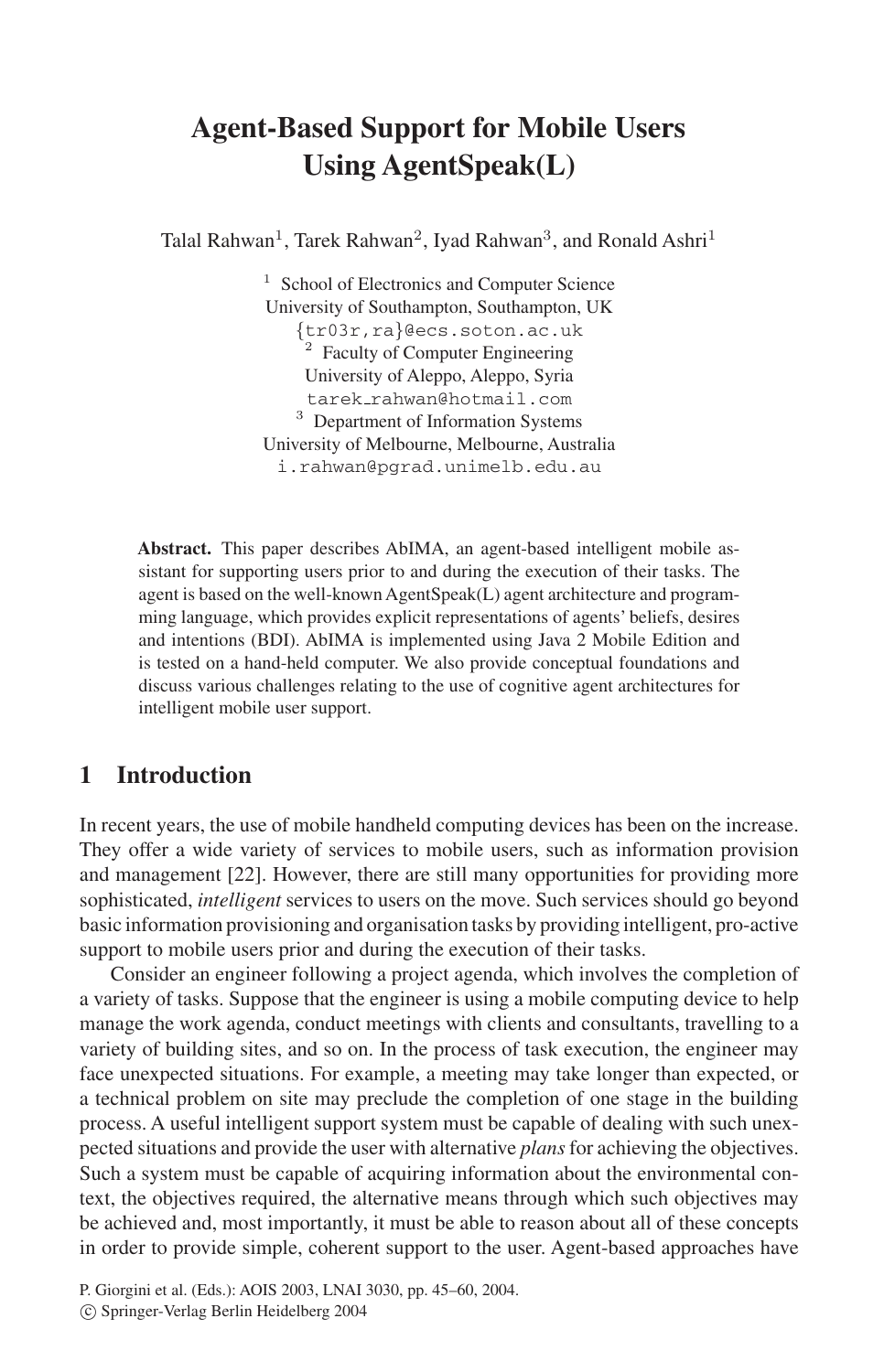become increasingly popular due to their ability to produce modular software systems capable of providing intelligent assistance in dynamic, unpredictable environments [11].

An intelligent agent is an agent that is capable of flexible autonomous behaviour [11], where flexible means:

- 1. *Responsive (or reactive)*: able to perceive the environment and respond in a timely fashion.
- 2. *Proactive*: exhibit goal-directed behaviour and take the initiative when appropriate.
- 3. *Social*: able to interact with other agents or humans when needed.

Based on this underlying understanding of agent software, agents seem to offer a set of capabilities that are very closely aligned with the requirements of applications for mobile users. This is true for the following reasons. Firstly, a mobile user is usually situated in some environment, which can be represented in terms of context information, such as the time, place and task at hand. Secondly, the environment is dynamic, since users may move from one place to another and since their tasks may change based on their circumstances. Following the earlier example, the engineer may move from one site to another and may have different tasks to achieve etc. Thirdly, a mobile computer system must have the ability to be proactive, reasoning about the user's goals and how they may be achieved. Finally, in mobile settings, there is a need for the ability to interact with the user and, potentially, with other agents. For example, an agent working on behalf of an engineer may interact with agents representing other engineers to sort out meetings and schedule joint tasks.

Some of the most successful theoretical frameworks of rational agents are those belonging to the family of Belief-Desire-Intention (BDI) architectures [5, 17, 18]. It has been argued that these three elements of an agent's mental state can provide a basis for rational action. The agent has explicit representations of its beliefs about itself and its environment, its desires (or goals)<sup>1</sup>, which are states of the world it seeks to bring about, and its intentions, which are active plans that the agent adopts in an attempt to achieve these desires. BDI agents have proven useful in the theoretical study of rational agents [21] and in practical applications, for example, in the telecommunications industry [14] and the defence industry [8]. Even though there is a body of research on implementing agents on mobile and handheld devices (e.g., [1, 12]), no attempt, to our knowledge, has been made to implement a specific logic-based BDI architecture on these devices.

This paper represents a comprehensive attempt to implement a Belief-Desire-Intention agent architecture and programming language, specifically the AgentSpeak(L) architecture [17], on a mobile device. By doing this, the project advances the state of the art in two ways: (i) the project investigates how a cognitive model of computational agency and, in particular, how a BDI framework may assist in building applications that provide useful, intelligent support for mobile users in realistic settings. (ii) In doing so, the project also attempts to tackle challenges relating to automated support and volatile user behaviour. This is demonstrated through a pilot agent application for supporting a student in completing a number of tasks on campus.

This paper, which is an extended version of [16], is organised as follows. In the next section, we present a scenario involving a student attempting to complete a number of

<sup>&</sup>lt;sup>1</sup> In the remainder of the paper, we shall use the terms 'desire' and 'goal' interchangeably.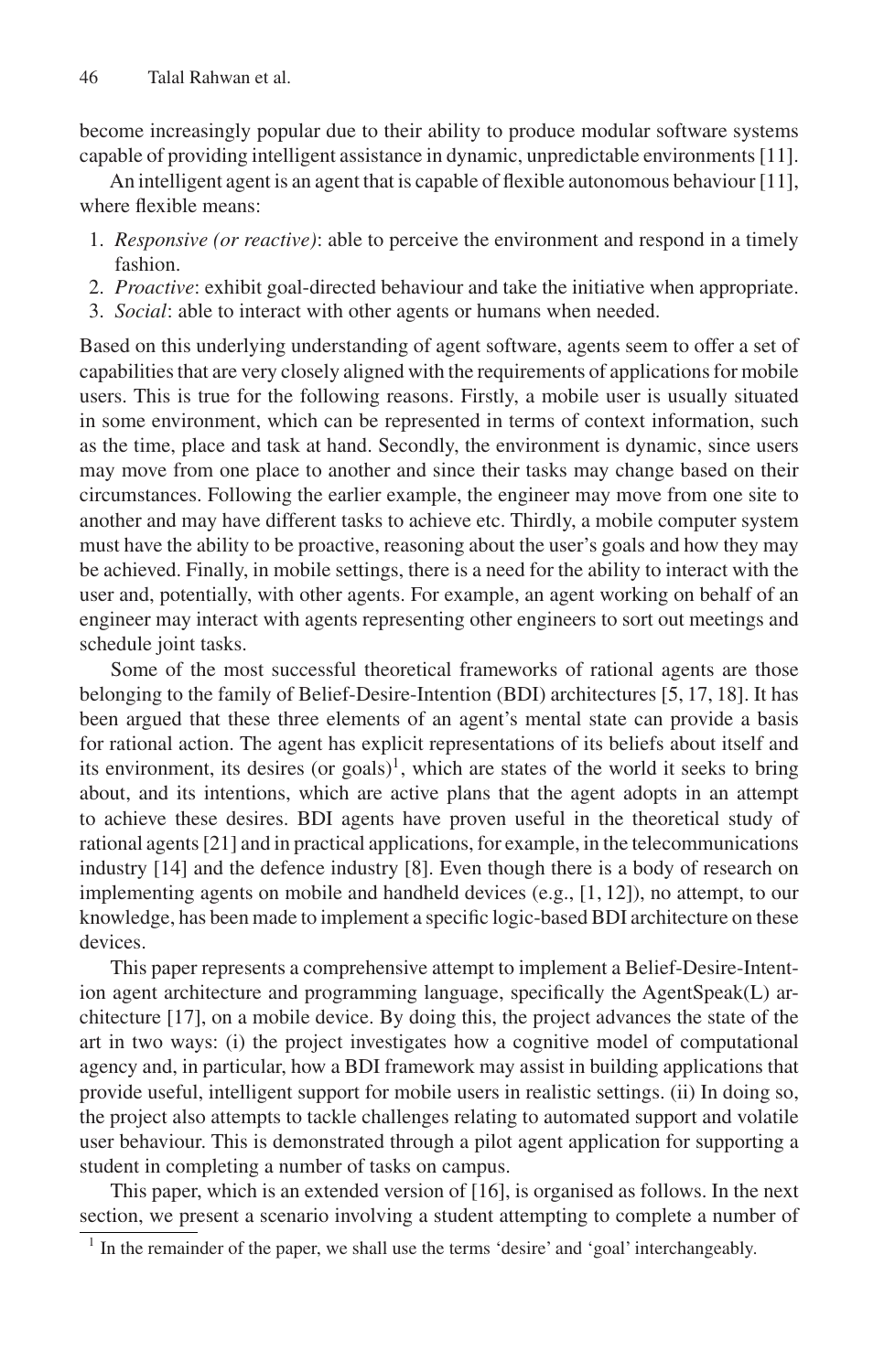tasks on campus. We use this scenario to extract some of the core requirements needed in an intelligent mobile software assistant. In section 3, we give a brief introduction to the AgentSpeak(L) agent programming language, showing how it has been used in a novel way to provide intelligent assistance. In section 4, we demonstrate AbIMA through a simple illustrative example, showing the user interface and screen-shots. Section 5 shows some of the emerging challenges that we have encountered and which provide fertile ground for future research. We finally discuss related work in section 6, followed by a conclusion in section 7.

## **2 Motivations and Design Requirements**

In this section, we explain in more detail the reasoning behind the adoption of an agentbased approach to support mobile users. In particular, we present a specific scenario in which it would be helpful to provide task support for the user. Subsequently, we outline the essential features that need to be provided by the support system and explain how a BDI agent could provide some of the required functionality through its interactions with the user.

## **2.1 Scenario: Student on Campus**

We begin by outlining a specific scenario through which we can extract the essential requirements for task support for a mobile user in a dynamic environment. Consider a student, named Omar, on his first day at the university who needs to achieve the following major objectives during the day:

- A. Go to the Faculty of Computer Engineering building at the University.
- B. Attend a lecture for the subject "Introduction to Computer Science" from 10:00am to 11:30am.
- C. Get his new student card from the university registration department.
- D. Meet with his friend Ziad on the way to the Grand House Restaurant for lunch. Ziad studies architecture and will finish his lecture at 12:30pm.

Within an agent context, the above tasks may be represented as a set of goals that need to be fulfilled in the given sequence. In order to fulfil each goal, Omar needs to execute a sequence of actions (i.e. to execute a plan). There might be a number of plans for achieving the same task. For example, in order to achieve the first goal, there might be two possible plans:

## **Plan A.1:**

- A.1.1: Wake up at 09:00am;
- A.1.2: Get a taxi;
- A.1.2: Ask the taxi to go to the Faculty of Computer Engineering.

## **Plan A.2:**

- A.2.1: Wake up at 8:15am;
- A.2.2: Get a service bus from home to the main City Square;
- A.2.3: Get another service bus from the City Square to the University Square;
- A.2.4: Walk up the university road until you find the building.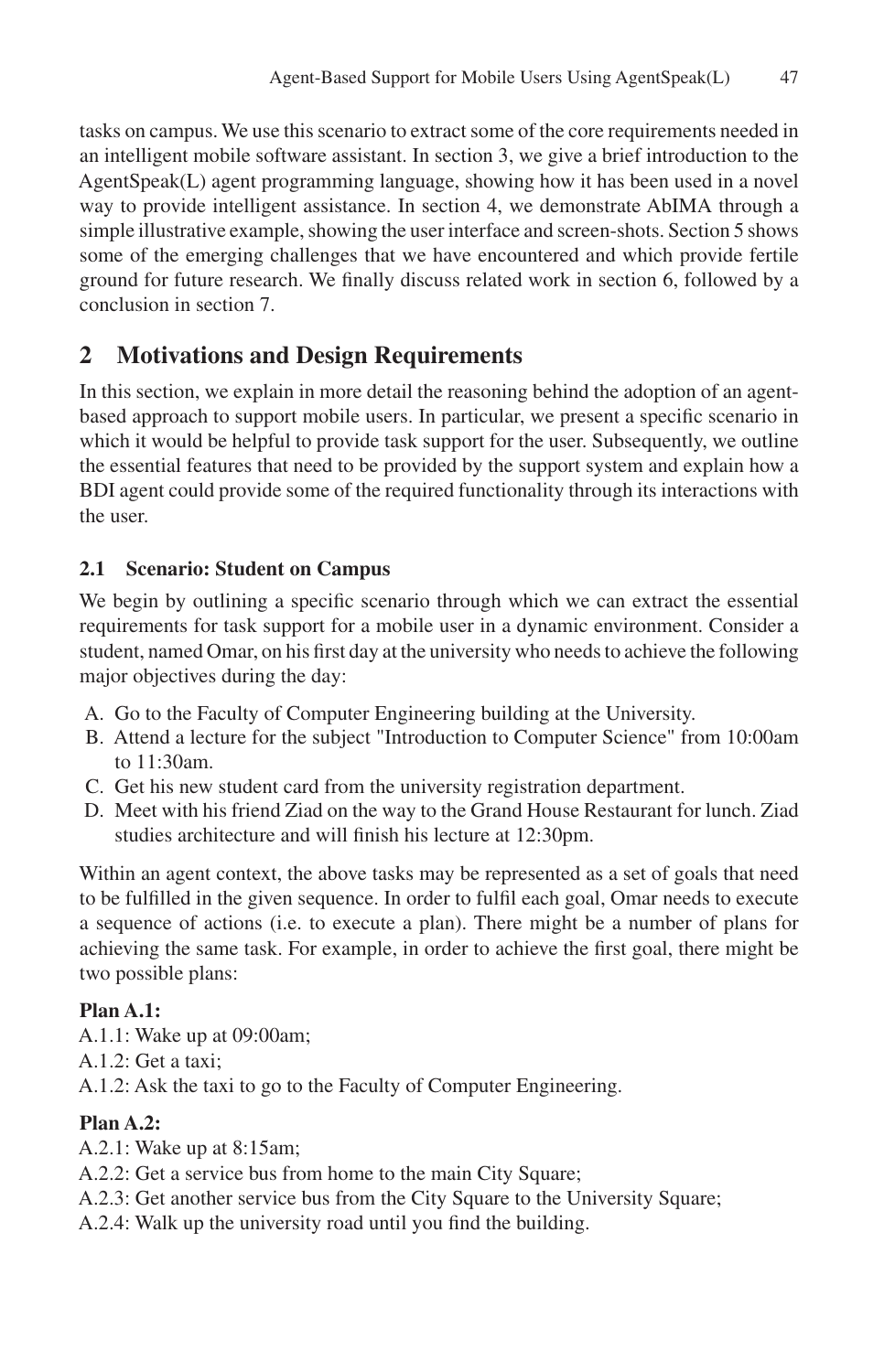The plan Omar will actually follow will depend on a number of factors, such as his preference for what time to wake up, his current budget and so on.As a result, Omar needs to perform *plan selection* based on some preference criteria. Suppose Omar chooses to use plan A.2. This plan now becomes an *intention*. In other words, Omar intends to execute this plan in order to achieve his goal.

Now, in order to achieve the task A.2.1 of waking up at 8:15am, Omar might set up the alarm clock. Then, he needs to get a service bus to the City Square. This might, again, require the execution of another set of sub-tasks. Omar might consider going to the City Square as a *sub-goal* that is part of his intention towards achieving the *super-goal* of going to the Faculty of Engineering building. Finally, in order to achieve this sub-goal, there might be a number of different possible plans to intend:

#### **Plan A.2.2.a:**

A.2.2.a.1: Go to Teshreen Street and board service bus number 12. A.2.2.a.2: Get off at the City Square.

#### **Plan A.2.2.b:**

A.2.2.b.1: Go to Nile Street and board service bus number 8. A.2.2.b.2: Get off at the City Square.

In this manner, Omar can continue, attempting to achieve all of his goals by executing the appropriate plans, which may trigger other sub-goals, and so on.

In the process of executing his plans, however, a number of problems may arise. For example, suppose that after reaching the City Square, Omar is not able to take a bus to the University Square because the bus line is not operational (say because the roads are closed for a diplomatic visitor). In such a case, Omar should be able to find an alternative plan for reaching the university, say, by taking different bus lines. In other words, Omar needs to perform some form of *plain failure recovery*. The new alternative plan must take into account the new context.

Another potential problem Omar might face is *conflict between different goals*. Suppose, for example, that Omar wishes to play football with his friends that morning. Obviously, this goal conflicts with the goal of attending the morning lecture. Omar might be able to *resolve* that conflict by arranging for a different time to play football or might have to perform *goal selection* in order to make a decision about which goal is more important.

#### **2.2 Requirements for Intelligent Mobile Assistance**

It is clear from the scenario we presented in the previous subsection that as the number of tasks and alternative plans involved increases, the complexity of the user's agenda increases significantly. This creates the opportunity for providing automated support for the mobile user. In this paper, we are interested in supporting the user by providing appropriate *advice*, in the form of suggested plans of action, throughout the execution of his/her tasks. Such support must overcome particular challenges arising due to the dynamic nature of the environment and the mobility of the user. The following are the core essential features that a software system providing support to mobile users must provide.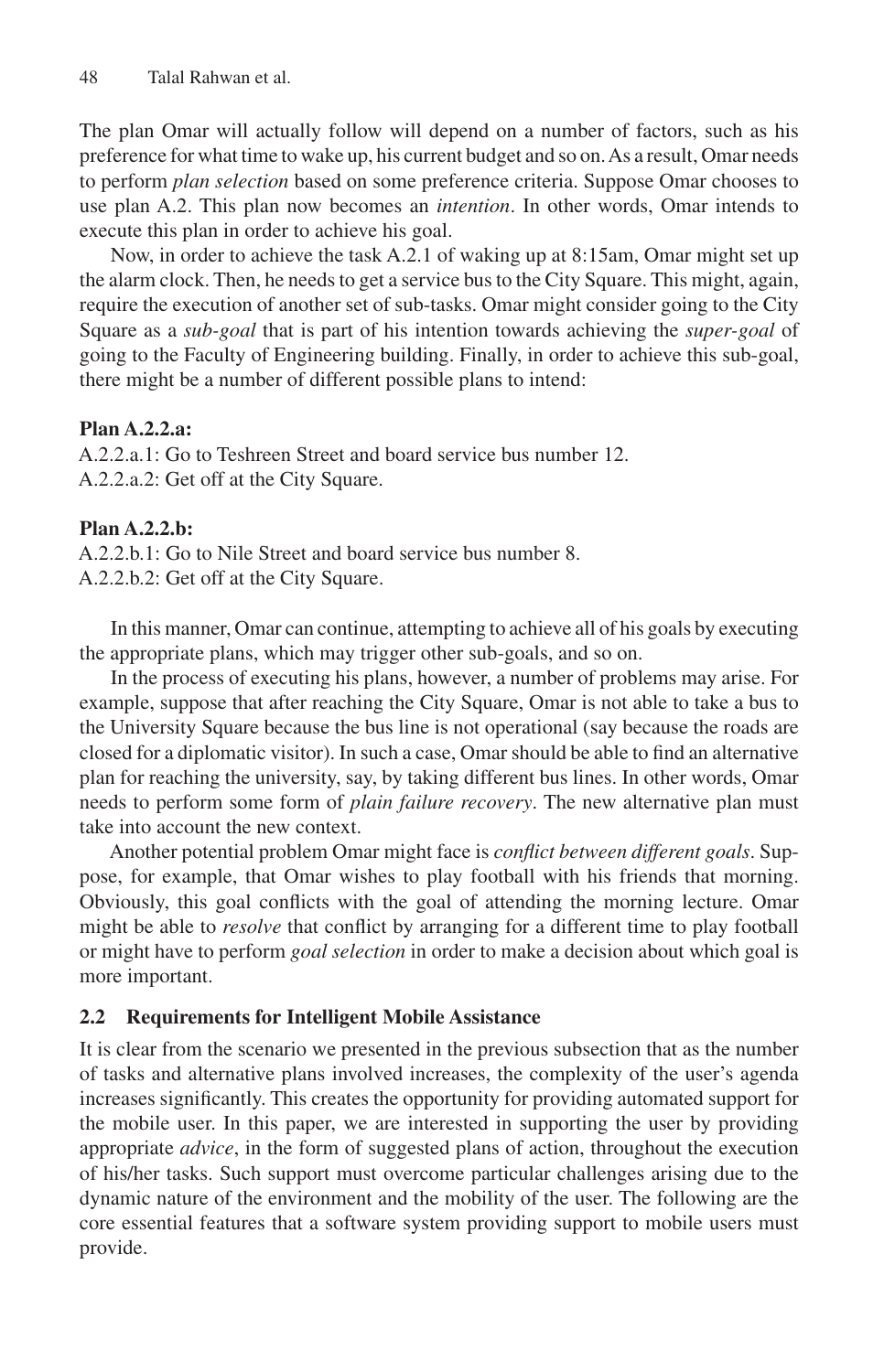

**Fig. 1.** Mobile device support for mobile users.

- **Mobility.** The entire implementation must be adapted to the capabilities of mobile devices, taking into account their restrictive user interface, limited computational power and reliance on a finite power supply.
- **Practical Reasoning.** Given a specified set of user goals, the system must be able to perform some form of planning in order to generate a set of actions that, if performed by the user, would achieve these goals.
- **Context-Sensitivity.** Planning must take into account the current context in which the user is situated (e.g., the current user's physical location or the latest changes in the bus timetable). Information about contextual changes may be provided manually by the user or be automatically detected (e.g., changes in location could be tracked using a Global Positioning System (GPS) device).
- Plan Selection. If there are a number of alternative plans for achieving the same goal, the system must be able to make a choice based on some comparison of the different plans. This may depend, for example, on the time needed, the overall cost, the risk factor, the user preferences etc. Appropriate decision mechanisms must therefore be supplied for supporting plan selection.
- **Plan Failure Recovery.** If a plan fails at some stage, the system should be able to retract appropriately and select another alternative plan to suggest to the user. In order to allow for plan failure recovery, the interface must allow the user to easily indicate which parts of the plan have become unachievable and, possibly, for what reasons.
- **Conflict Resolution and Goal Selection.** Sometimes, the user might have a number of goals that cannot be achieved simultaneously. In such cases, the system must be able to make a decision about which goals to try to achieve. In making such decisions, the system needs to take into account the importance of the goals as well as the costs of executing the plans.

In order to provide automated user support that has the above features, we propose an agent-based intelligent mobile assistant (AbIMA), running on a hand-held computer (e.g., a Palm Pilot). AbIMA will enable the user to enter information about the user's goals (which represent the high-level tasks, such as attending a lecture) as well as beliefs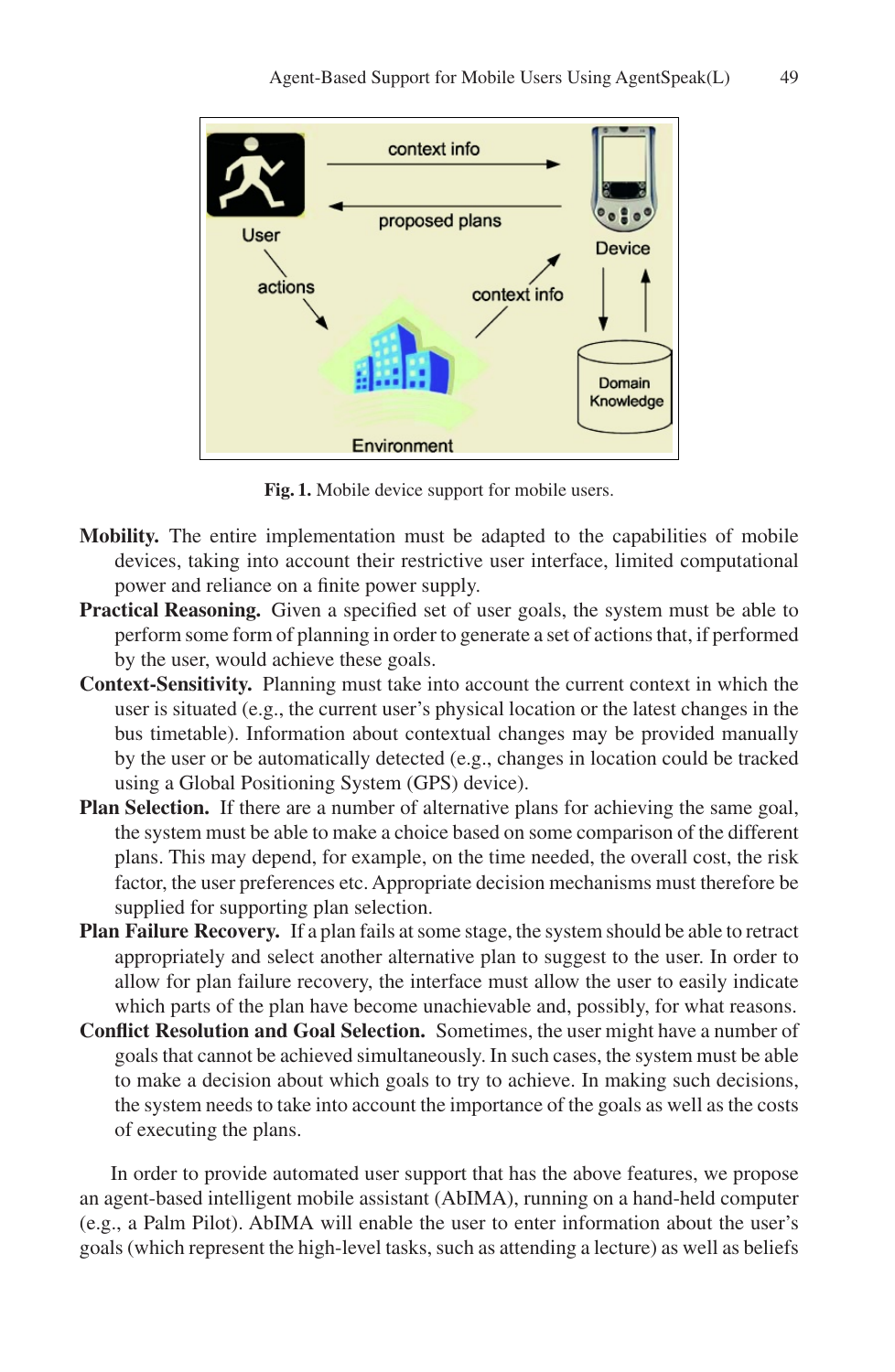about the world, the user's preferences, and so on. Then, AbIMA will reason about these goals, in the context of the beliefs it has acquired from the user and the environment, and provide the user with the appropriate plan of action.

In seeking a computational architecture that is suitable for providing the required functionalities described above, we found a significant overlap between the requirements of our domain and the concepts discussed in the belief-desire-intention (BDI) view of agency [3, 5, 18]. In particular, BDI-style agent architectures require explicit representations of agents' mental attitudes, such as beliefs, desires (or goals), plans, intentions (i.e. active plans), and so on. Various BDI-style architectures have provided different ways in which agents may reason about their mental attitudes in dynamic environments. Hence, BDI agent architectures seem to offer a promising basis for providing the features required in supporting mobile users<sup>2</sup>.

In the context of our application, AbIMA will exploit the rich representation of BDI agents to capture information about Omar's beliefs, constraints, goals, preferences, plans, and so on. Then, AbIMA will use agent-based techniques to reason about these mental attitudes and make decisions about what plans (and subsequently, what actions) to suggest to the user. Another attractive notion of BDI architectures is that they are usually based on the aggregation of plans from plan libraries, encoded for a particular domain. This results in significant reduction of the complexities encountered in traditional planning systems, which is particularly helpful within the context of operation on limited mobile devices. Hence AbIMA will have a repository of pre-programmed plans that can be used and combined in order to achieve different goals. In particular, AbIMA is based on a specific BDI architecture and programming language called AgentSpeak(L) [17]<sup>3</sup>, which we completely re-implement for running on mobile devices. In the subsequent section we discuss in more details the rationale behind the choice of AgentSpeak(L), as opposed to alternative BDI architectures.

#### **2.3 Interaction between User, Environment, and Device**

The interactions between user, device and the environment are illustrated in Figure 1. The device provides the user with suggested plans. In order to do so, the device uses its general domain knowledge, as well as dynamic contextual information about the environment and the user. The user then acts in the environment (e.g., moves from one place to another or completes a school assignment). These changes are observed by the device agent (either automatically or through user input), which might then make appropriate changes to the user's agenda.

Based on these interactions, the user and intelligent agent program can be viewed as offering each other complementary services based on their individual capabilities. The user and agent cooperate, each one of them dealing with those aspects of the problem to

<sup>&</sup>lt;sup>2</sup> We concede that popular BDI architectures, and AgentSpeak(L) in particular, do not provide the details of *all* the features we need (such as mechanisms for reasoning about constraints and about conflicts between plans). Nonetheless, the BDI view offers a useful framework within which one may design these features and integrate them in a coherent manner.

<sup>&</sup>lt;sup>3</sup> AgentSpeak(L) can be seen both as an agent architecture and an agent programming language. It is an architecture, in the sense that it has multiple interacting computational components, and a language, in the sense that it is executable from declarative program specifications.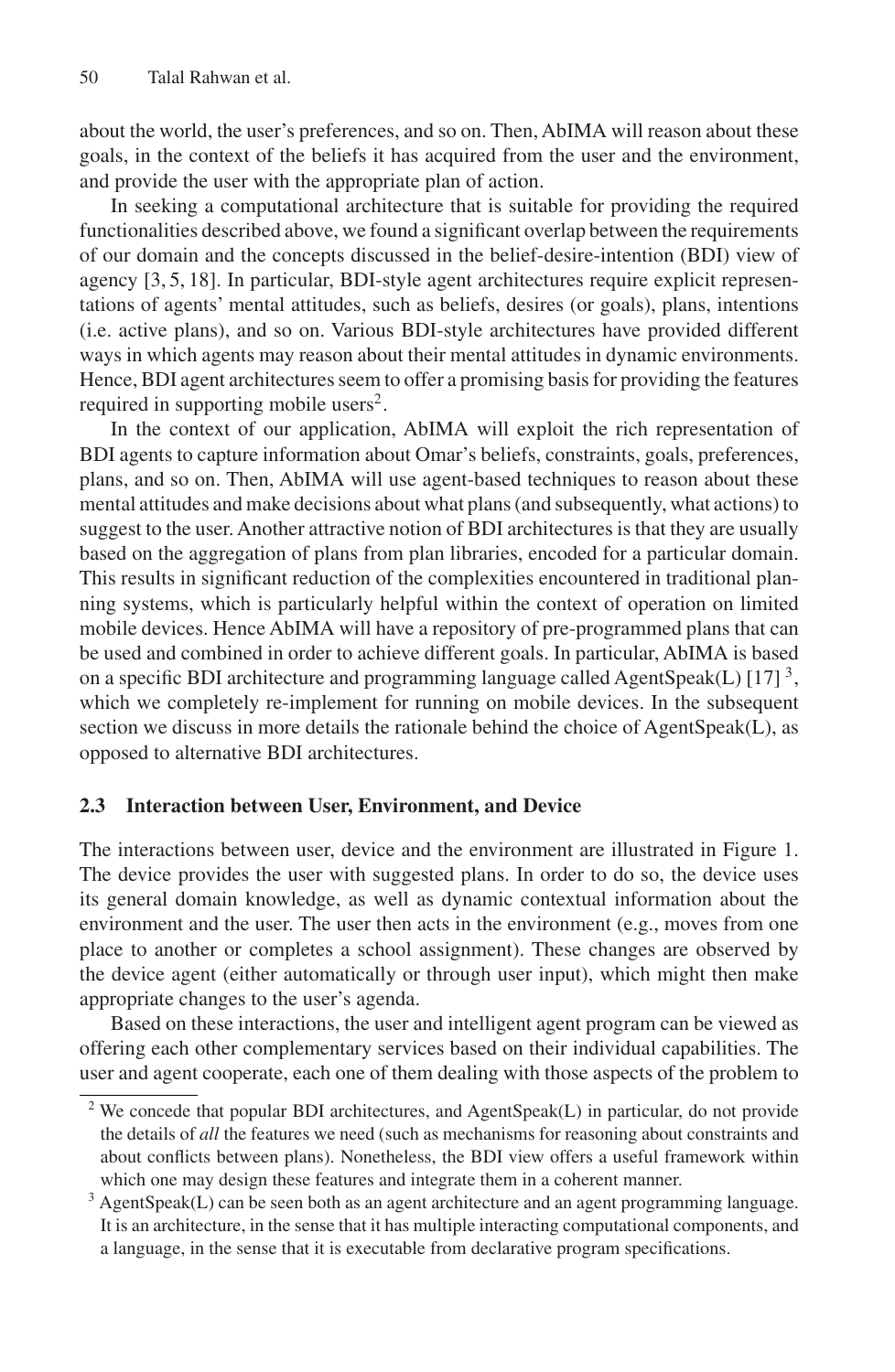which they are best suited. On the one hand, the agent has access to detailed, in-depth information about task plans, conflicting engagements and rules for dealing with conflict. On the other hand, the user provides the necessary contextual information based on the current environmental situation, his changing goals, and so on.

#### **3 AgentSpeak(L) for Intelligent Assistance**

In the previous section, we outlined the core requirements needed in AbIMA and briefly outlined why an automated assistant agent based on a BDI architecture has the potential to fulfil these requirements. In this section, we describe the  $AgentSpeak(L)$  programming language in some detail and show how some of the features needed in AbIMA may be implemented in AgentSpeak(L).

AgentSpeak(L) is an agent architecture/language with explicit representations of beliefs, goals and intentions. It was initially introduced by Rao [17], who provided a language for specifying BDI agents with a sketch of an abstract interpreter for programs written in the language. This, it was argued, provided the first bridge of the gap between BDI theory and practice. One reason we have chosen AgentSpeak(L), as opposed to other BDI models, is because it has an exact notation, thus providing an elegant specification of BDI agents. Moreover, AgentSpeak(L) has a clear, precise logical semantics, as well as being described in a computationally viable way [7]. This resulted in successful implementation of its abstract interpreter (as in [13], for example).

We now present a very brief overview of the AgentSpeak(L) syntax and its informal semantics. An AgentSpeak(L) agent is created by specifying a set of beliefs (called the *belief base*) and a set of plans (called the *plan library*). A *belief atom* is a predicate (as in Prolog). A *belief literal* is an atom or its negation. There are two types of goals in AgentSpeak(L). An *achievement goal* is a predicate prefixed with "!", stating that the agent wants to achieve a state of the world where the predicate is true. A *test goal*, on the other hand, is a predicate prefixed with "?" and states that the agent wants to test whether the associated predicate is a true belief (i.e., whether it can be matched with the agent's belief base).

A *triggering event* in AgentSpeak(L) is an event that causes a plan to be executed. There are two types of triggering events: events involving the addition "+" of a mental attitude (e.g., a belief or a goal) and events involving the deletion "-" of a mental attitude. Let us now explain how plans are represented [17, definition 5].

**Definition 1.** *(Plan) If e is a triggering event,*  $b_1, ..., b_m$  *are belief literals, and*  $h_1, ..., h_m$ *are goals or actions, then a plan is represented as follows*

$$
e:b_1,\ldots,b_n\leftarrow h_1;\ldots;h_n
$$

*The expression on the left of the arrow is the* head *of the plan, and the expression to the right of the arrow is the* body *of the plan. The expression* b1, . . . , bm *is referred to as the context in which the plan becomes* applicable*.*

Consider the AgentSpeak(L) plan below, expressing plan A.2 from section 2.1 above<sup>4</sup>:

<sup>4</sup> Note that actual plans can be more generic, using variables for time, locations etc. and retrieving those from knowledge sources such as local or network databases. For simplicity of presentation, however, we use instantiated plans.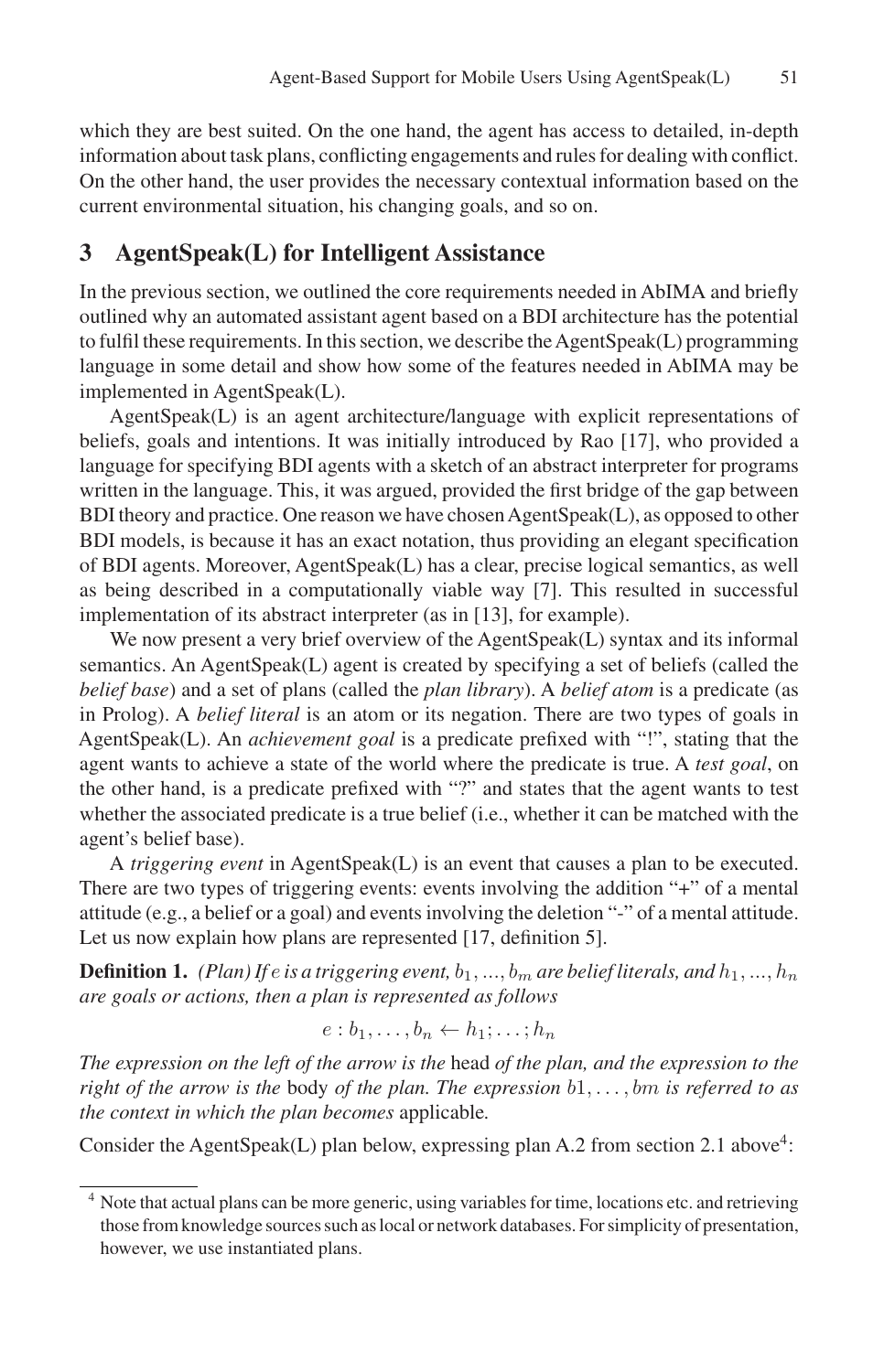#### **Plan A.2**

```
+!location(user, faculty, 10am) : location(user, home, 8.15am)\leftarrow wakeup(user); !bus(home, city_square);
y|bus(city_square, uni_square); walk(uni_square, uni_rdb)
```
This plan states that in the event of adding a goal that the user be at the faculty at 10:00am, if the current context condition states that the user is at home and the current time is 8:15am, then the goal may be achieved by waking the user, taking a bus from to the City Square, taking another bus from the City Square to the University Square and finally walking from the University Square up the University Road. Recall that elements of the plan body may be directly executable actions (e.g., walking up the University Road) or may be sub-goals which themselves need plans to be achieved (e.g., taking a bus to the City Square involves going to the bus stop, boarding a particular bus etc.)

Note that in AgentSpeak(L), an event may be external or internal. An external event is one that is originated by a perception of the environment or from a given basic goal. In the above example plan, the goal  $+!location(user, faculty, 10am)$  is an external event, since it is a goal provided by the user. An internal event, on the other hand, is one that is generated during the agent's process of plan execution. For example, in the course of executing the plan above, the second sub-goal of taking a bus from home to the City Square is fired as an internal event. This event may then trigger the plan described below, which corresponds to plan A.2.2.a described in section 2.1.

#### **Plan A.2.2.a**

```
+!bus(home, city square) : location(user, home)
\leftarrow walk(home, teshreen\_rd); take\_bus_number(12);get\_off(city\_square)
```
When an agent commits to a particular set of plans to achieve some goal, these partially instantiated plans (i.e., plans where some variables have taken values) are referred to as an intention associated with that goal. An AgentSpeak(L) agent can be described formally as follows [17, definition 6]:

**Definition 2.** *(Agent) An agent is a tuple*

 $\langle E, B, P, I, A, S_E, S_O, S_I \rangle$ 

*where* E *is a set of events,* B *is a set of base beliefs,* P *is a set of plans,* I *is a set of intentions, and A is a set of actions. The selection function*  $S_E$  *selects an event from the set*  $E$ *; the function*  $S<sub>O</sub>$  *selects and option or applicable plan from a set of applicable plans; and*  $S_I$  *selects an intention from the set I.* 

We now explain the basics of the AgentSpeak(L) interpreter. At every cycle, Agent-Speak(L) updates the list of events. This causes relevant addition or removal of goals as well as possible updates to the belief base  $B$ . Updating beliefs must be done appropriately in order to ensure that  $B$  remains consistent. This may be done using some appropriate Belief Revision Function (BRF) [13]. The selection function  $S_E$  now selects an event from the list E. This event is unified against the triggering events at the heads of plans, generating the set of relevant plans. Now, for each plan, the context is tested against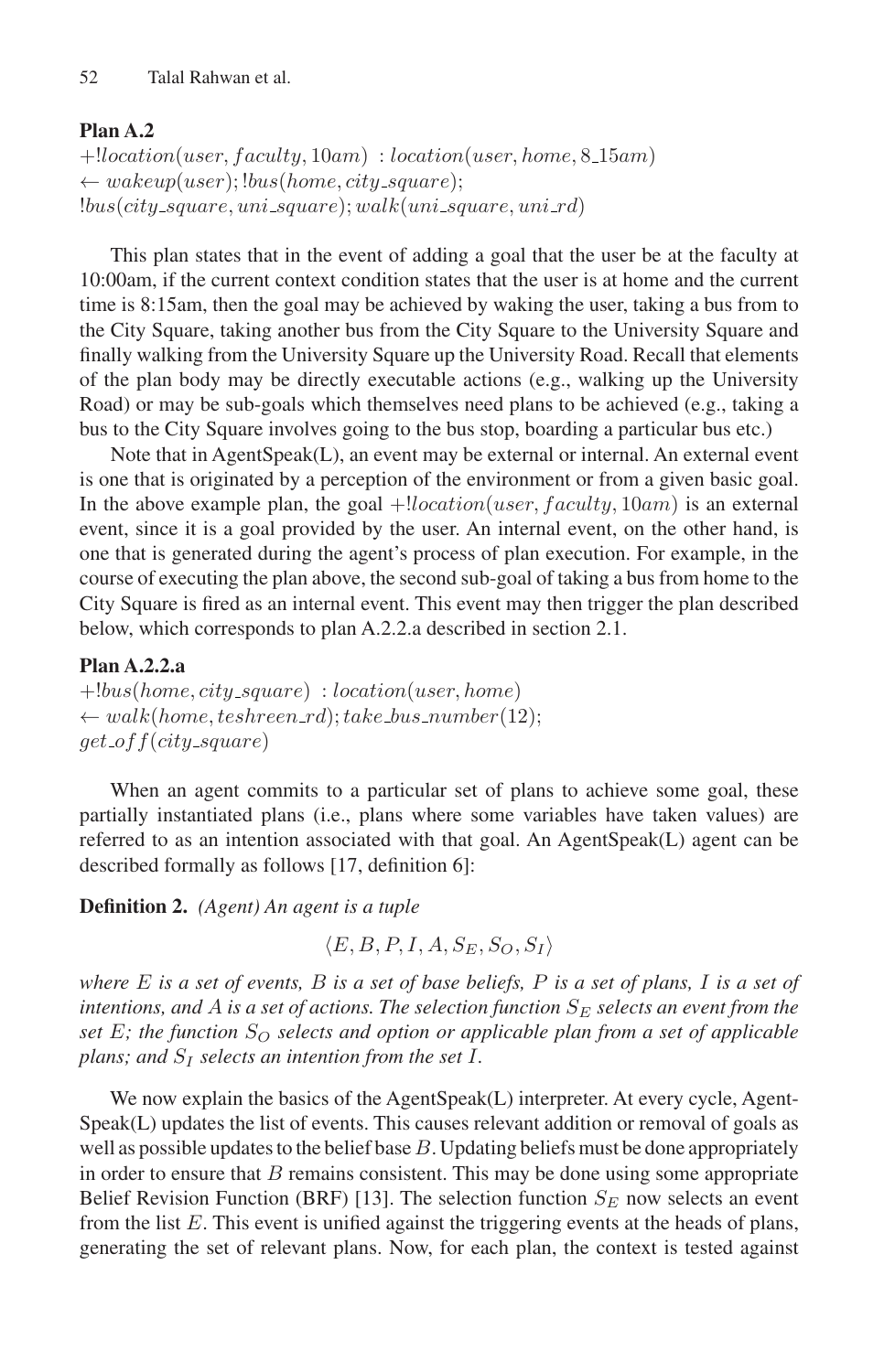the agent's beliefs. Those relevant plans that are unified successfully are the applicable plans. The function  $S<sub>O</sub>$  now selects one of these plans. If the event was external, a new intention is created and placed in I. If, on the other hand, the event was an internal one, the selected plan is placed on top of the plan stack of an existing intention. Now, the function  $S_I$  selects an intention for execution. Recall that executing an intention may involve either executing direct actions or may involve triggering sub-goal events to be triggered. If the sub-goal is an achievement goal, it causes an internal event to fire; this may subsequently cause new plans to be added to the stack of plans associated with that intention (this happens in future reasoning cycles). If, on the other hand, the sub-goal is a test goal, the belief base is consulted to test whether the associated predicate is true. Actions and goals that are achieved are removed appropriately from the intention stacks. This ends a cycle of the interpreter. AgentSpeak(L) starts over again by checking the state of the environment and updating the belief base accordingly, generating events, and so on.

We now go through how some of the stages of the interpreter may be executed in our applications. In the context of an agent supporting a mobile user, an external event may be one of the following:

- 1. *User inputs goal.* At any stage, the user inputs the high-level goals he or she wishes to achieve. In our example, these would be represented by the tasks A, B, C and D described in the scenario above. These cause external achievement goal events of the form  $+!goal(parameters)$  to be added to the set E. The user may also add test goals in the form of queries (e.g., the user may enquire about the current time, the location of a lecture theatre, and so on).
- 2. *User removes goal.* The user must also be allowed to remove goals, causing events of the form −!goal(parameters) to be fired.
- 3. *User inputs or modifies belief.* The agent may perceive some new information about or changes in the environment. For example, the user may perceive that the buses from Teshreen Road to the City Square have been cancelled. In this case, the user may notify the agent of these changes by adding events of the form +belief\_predicate(parameters) and −belief\_predicate(parameters). Instead, the agent might be able to automatically retrieve such information, say from web services for bus timetables or from location positioning systems.

AbIMA may retrieve beliefs about Omar's current location, which is home, the current time, and so on. Omar would also inform the agent of its goal to reach the Faculty at 10:00am on a particular day by adding +!location(user, f aculty, 10am). After being selected by the event selection function  $S_E$ , this goal may be unified with the trigger event in the plan A.2. When the context condition of that plan is satisfied (i.e., when, based on the agent's clock and its beliefs about the user's location, predicate  $location(user, home, 815am)$  is true in the belief base), the plan will become applicable. This plan will be compared with other possible applicable plans. If there are no other applicable plans at this stage, or if this plan is the most preferred, the selection function  $S<sub>O</sub>$  will select this plan<sup>5</sup>. Since we are still at the top-level goal, a new intention will be generated and the plan will be added on top of the stack associated with that intention.

<sup>5</sup> This means that the user's preferences over alternative plans need to be encoded within the option selection function  $S_O$  itself.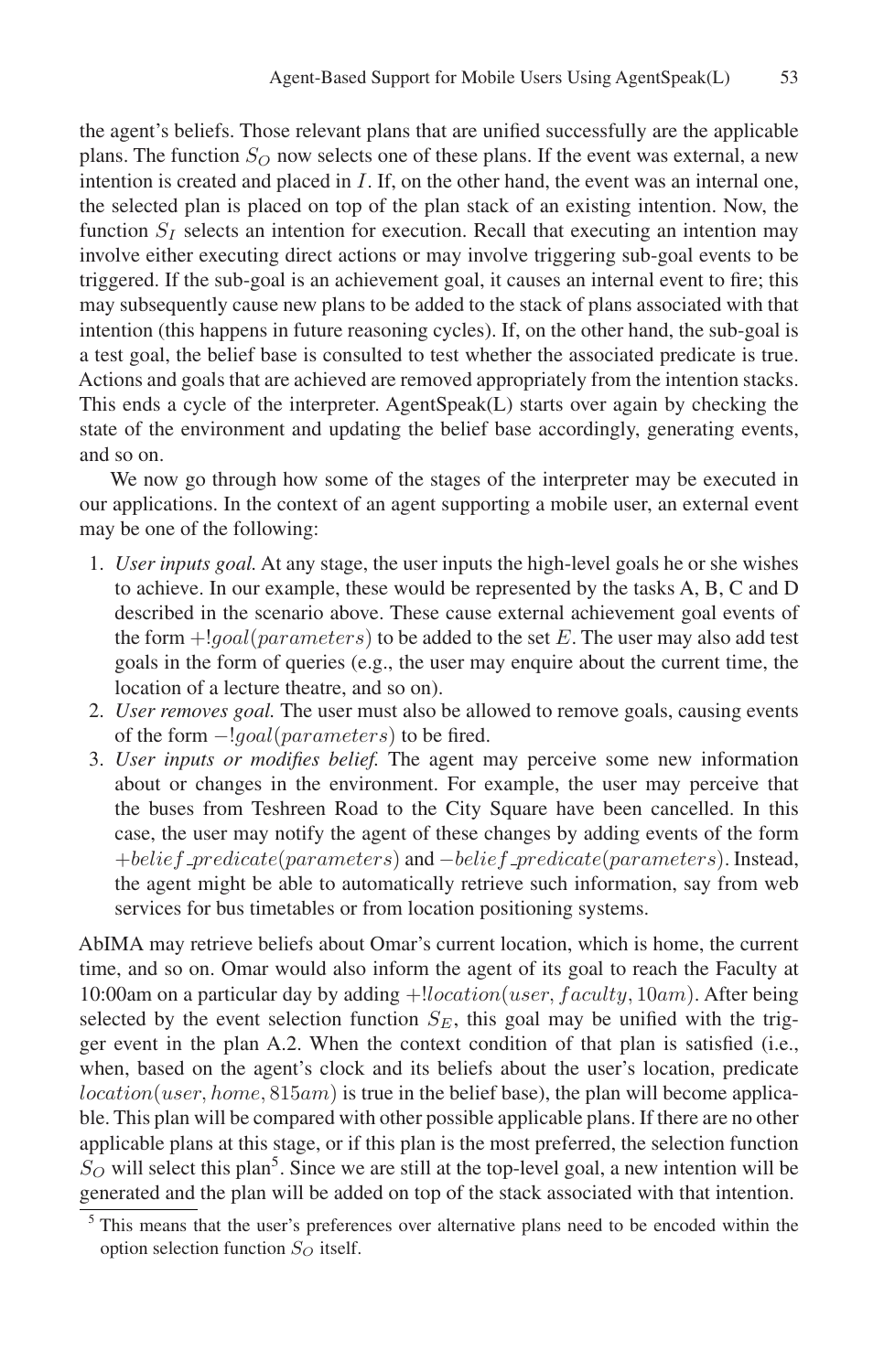

**Fig. 2.** AbIMA introductory screen.

Now, the agent begins executing the plan. This involves informing the user about what actions he needs to take in order to achieve his goal. The action represented by the predicate  $wakeup(user)$  is an atomic action and may be executed directly by activating the alarm on the Omar's handheld device. On the other hand, the activity of taking a bus to the City Square, represented in the predicate  $bus(home, city, quare)$ , is not an atomic one; it is an achievement sub-goal that needs another plan to be executed before we can say it is achieved. This goal is posted as an internal goal, updating the set  $E$  of events. This event may then follow a similar process, triggering the plan A.2.2.a, and so on, until all activities in the plans reach the atomic level and hence can be executed directly, either by the agent or by Omar.

Note that during the agent lifecycle, unexpected events may also occur, such as a plan failing to be achieved due to the user's failure to achieve some basic action. For example, Omar may fail to take a particular bus due to road works. This requires a plan failure operator, which involves removing certain intentions, removing sub-goals, notifying the user, and so on. In this version, we do not fully deal with these issues $\delta$ .

## **4 Demonstrating AbIMA**

In this section, we demonstrate the AbIMA user interface and explain how it supports the user through part of the scenario described in section 2.

We have implemented a complete version of the AgentSpeak(L) agent programming language on a Palm Pilot handheld device, running Palm OS, using Java 2 Micro Edition [10]. This forms the underlying engine of AbIMA.

Figure 2 shows the introductory screen of AbIMA. The user may choose to view and/or edit the beliefs, desires or intentions stored by AbIMA. In order to illustrate the

<sup>6</sup> Note that exactly how failure is dealt with was not fully articulated in Rao's original description of AgentSpeak(L) [17]. Therefore, we need to add a plan failure operator that is appropriate for our domain (this could be, for example, based on AgentSpeak(XL) [2]).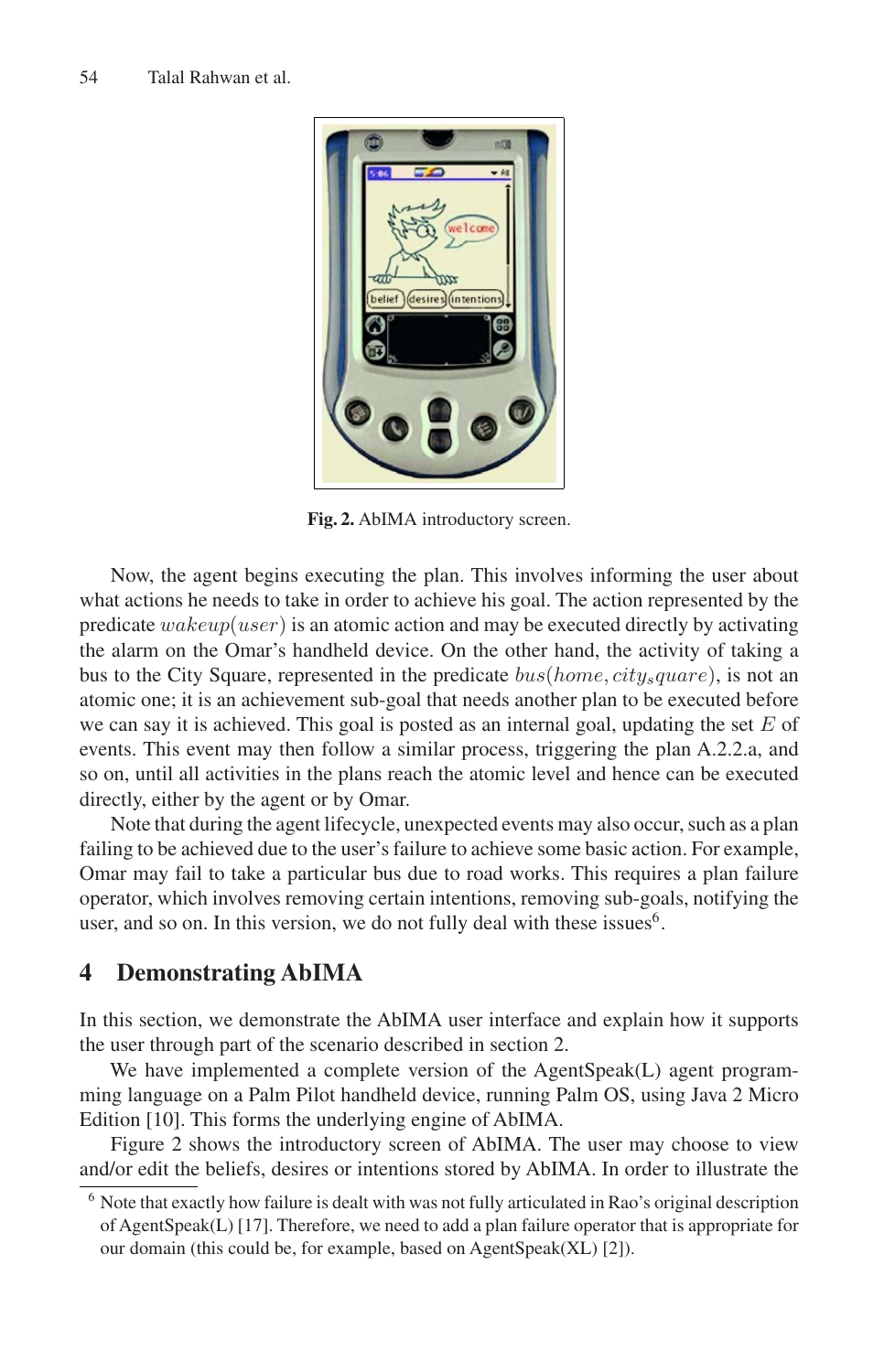

**Fig. 3.** Attend database lecture plan. **Fig. 4.** AbIMA goals lists.

| agent01:Plans                            |  |
|------------------------------------------|--|
| walk to(Nile street)                     |  |
| take bus(Nile)                           |  |
| get off(City square)<br>walk to(Jamilea) |  |
| get(CD_CD shop)                          |  |
|                                          |  |
|                                          |  |
|                                          |  |
|                                          |  |
|                                          |  |
|                                          |  |
|                                          |  |



|      | agent01:Plans          |
|------|------------------------|
|      | wake up(8:15)          |
|      | walk to(Nile street)   |
|      | take bus(Nile)         |
|      | get off(City square)   |
|      | walk to(Jamilea)       |
|      | get(CD,CD shop)        |
|      | take bus(Muhandicine)  |
|      | get off(Mech bus stop) |
|      | walk to(Faculty of IT) |
|      | attend(data base)      |
|      |                        |
|      |                        |
| Rack |                        |
|      |                        |

**Fig. 5.** Buy CD plan. **Fig. 6.** Plan incorporating both user goals.

current functionality of AbIMA, we step through a simple example, which is based on, but slightly different to, the example presented in section 2.

By clicking on 'intentions', the user may view the current plans suggested by the agent. Suppose, in this case that the agent has generated a plan for attending a lecture on 'databases' at 9:30am. The result is shown in figure  $3<sup>7</sup>$ . The first action in the plan involves waking up at 8:15am. This is executed by the agent by activating the alarm of the PDA; the agent receives confirmation that this action has been executed after the user sets the alarm off (assuming the user is responsible and does not just go to sleep). Then, the agent advises the user to walk to the Nile Street, take the Nile bus, get off at the City Square, take the Muhandicine bus, get off at the 'Mech' bus stop and finally walk to the Faculty of IT. It is possible to include 'user interface plans' based on the current context. For example, when the user reaches the City Square, the agent may display a map of the area indicating the location of the Muhandicine bus stop.

By clicking on 'desires', the user may add a new goal. Suppose the user would like to add a goal of getting a CD from the CD Shop. This means there are now two goals (see Figure 4). In an initial version of AbIMA, the agent generates a plan for getting the CDs

 $\frac{7}{7}$  Currently, AbIMA presents suggested plans as stand-alone lists. One could, however, integrate this list into an existing calendar application.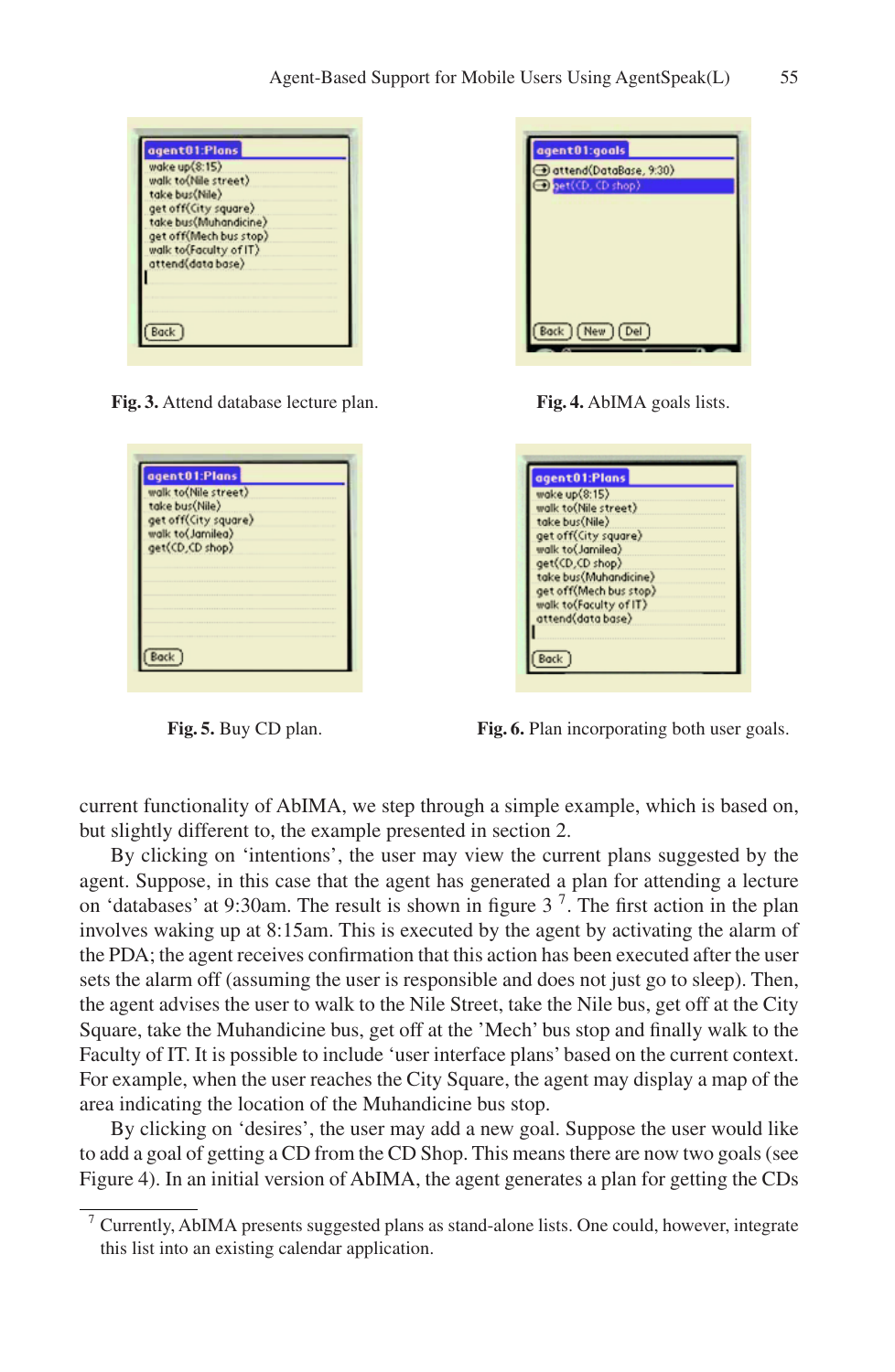given the current context (i.e., given the user is still at home). This results in the plan in figure 5. However, note that this plan also involves going to the City Square. In this case, there is an opportunity for the agent to combine the two plans so as to achieve both goals. This would involve advising the user to pass from the CD shop, while on the way to the lecture. In order to enable AbIMA to perform such reasoning we introduce the notion of *expected beliefs*. These *expected beliefs* are the beliefs that the agent would *expect* to hold true once the second plan (Buy CD) has been achieved. Given these beliefs the agent attempt to find a plan for the first goal (Attend database lecture) from this new context. If a plan can be found that corresponds to a state that the agent would find itself in any case (i.e. beginning from the City Square) the two plans are merged to produce a common plan for both goals. This allows AbIMA to recognise the opportunity to get the CD while in the city. AbIMA hence generates the plan shown in figure  $6^8$ . Such a solution is certainly not general and can only work under the limited context of common locations and time restrictions, but proves effective in a wide variety of settings, which indicate that it represents a worthwhile avenue for further investigation.

## **5 Implementation Challenges**

During our work onAbIMA, we have identified a number of important challenges.While the use of the AgentSpeak(L) architecture and our implementation of it goes some way towards addressing some of the issues, others have been dealt with in an ad hoc manner. Nevertheless, each one of them provides fertile ground for further research. We discuss the most salient of these challenges below.

- **Limited Storage.** Handheld devices often have limited storage capacity. The agent might need comprehensive timetable information, maps to direct the user, images identifying landmarks to assist the user in establishing his current position, and so on. This creates the need for allowing information modules to be plugged into and out of the device. This could be done through synchronisation with the PC or using a wireless connection. The agent may download these information modules on demand based on the upcoming tasks.
- **Limited Processing Power.** Similarly, due to the limited processing power of mobile devices, special care needs to be taken to ensure proper execution. For example, appropriate design needs to ensure that no extremely long intention stacks are accumulated. Also, the user might need timely response in certain circumstances. This could be facilitated, for example, by producing suggested actions to the user before the complete agent cycle is completed. To avoid these issues, we currently use relatively small plan libraries, belief bases etc.
- **Plan Configurability and Interoperability.** Due to the limited storage and computational power of handheld devices, the agent architecture should allow for configurable plan libraries that allow the user to supply the agent with the right plans to deal with the upcoming tasks. Moreover, users may wish to download new plans or share plans with other users. One possible solution is to express plans in a shared format based on, for example, the extensible markup language XML.

<sup>&</sup>lt;sup>8</sup> We shall provide the details of this solution in a future paper.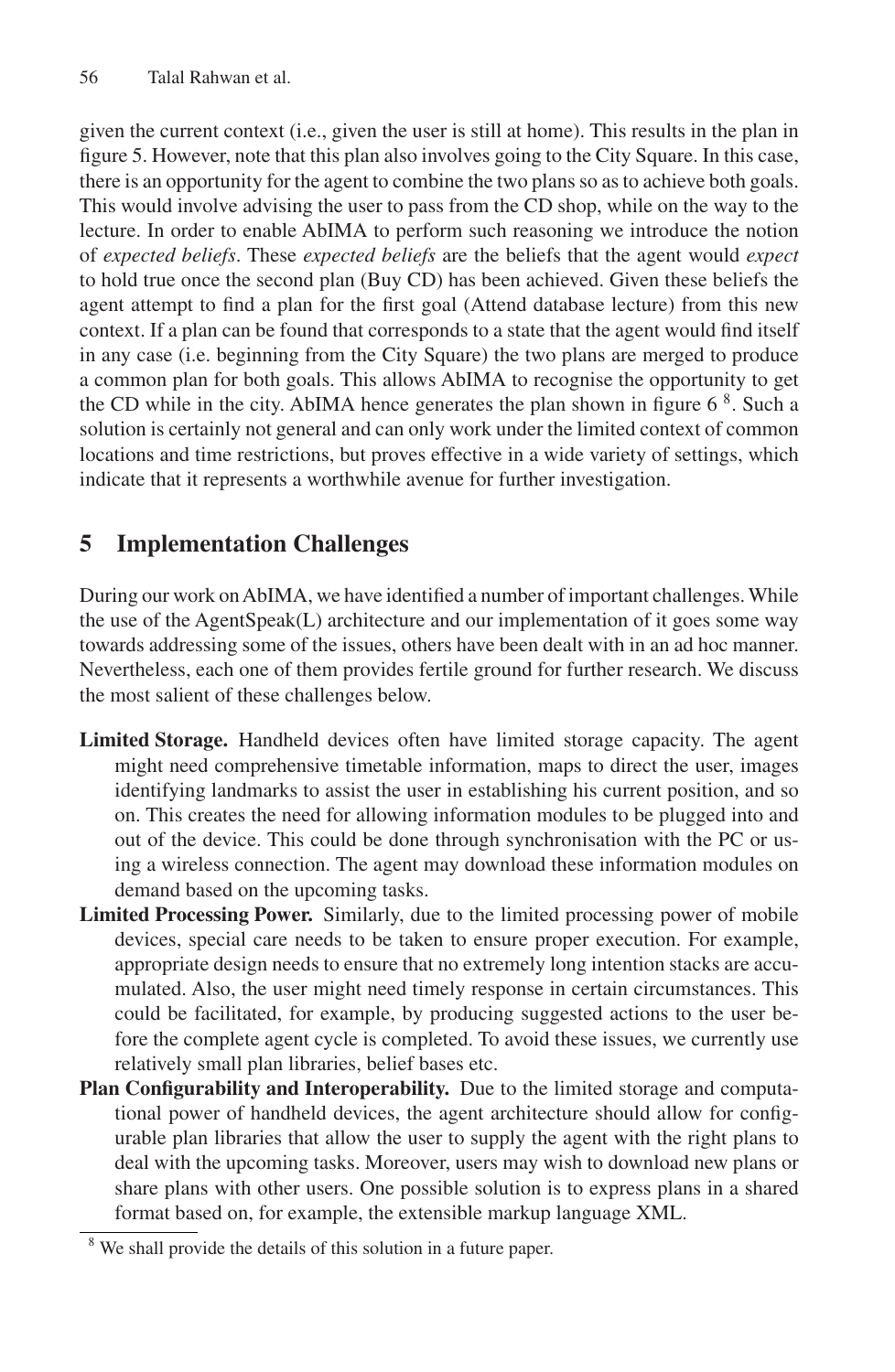- **Online/Offline State Preservation.** When users are mobile while engaged in their tasks, they cannot be expected to have the mobile device running all the time. They might also use different devices. This raises the problem of preserving the agent's state properly on the device. This state may also be represented in a modular fashion in order to be backed-up, transported unto a different machine (e.g., desktop computer), and so on.
- **Perception/Action Representation.** Initially,AgentSpeak(L) was designed with a view to implement agents acting autonomously in an environment, such as a robot in a factory cell. In the case of supporting mobile users, on the other hand, additional considerations, relating to the way the agent perceives the environment and acts upon it, must be catered for. For example, we cannot expect the user to have the handheld computer switched on continuously; hence, there is no continuous flow of action and perception. Similarly, the limited input capabilities of mobile devices and the limited availability of mobile users (e.g., due to their engagement in the task) may impede the agent's ability to have up to date, detailed information about the environment.
- **Situation Awareness.** An important challenge related to supporting mobile users is that of modelling situation awareness. How can the agent establish an up-to-date perception of its environment? To address this problem, we have data structures explicitly representing time, tasks, goals, locations etc. and we allow the user to view and manipulate these structures directly. These data structures can also be updated based on other sources than the user, such as bus timetable databases etc. Other relevant questions include: If multiple users were connected, how could they establish joint awareness of their corresponding situations? If the user is allowed to switch between different platforms, how is situation awareness affected [19]? These issues are outside the scope of our current work.

As mentioned above, the challenges related to the limited storage and computational capacity of handheld devices may be dealt with by providing a modular, configurable implementation of the AgentSpeak(L) architecture. Therefore, we took a componentbased approach to our design with a clear separation between information modules and decision-making modules so that they can be easily changed.

## **6 Related Work**

One related project is the Electric Elves [4], in which multiple agents support each human (e.g., the mobile device, fax machines and desktop computer, each has its own agent) and agents interact to assist people coordinate their activities. The Electric Elves project builds on an ad hoc agent architecture that integrates different artificial intelligence technologies for knowledge representation, planning, teamwork etc. Our work, on the other hand, focuses on the use of a particular agent programming language and investigates its applicability in the domain of mobile user support. We hope that using a formal agent language such as AgentSpeak(L) would later allow us to formally verify some of the properties of mobile assistant agents, such as adjustable autonomy (where decision making control shifts between the user and the agent), failure recovery, and so on. In this sense, our work is complementary to the Electric Elves project since it permits studying the issue of control flow within a well-defined agent language context.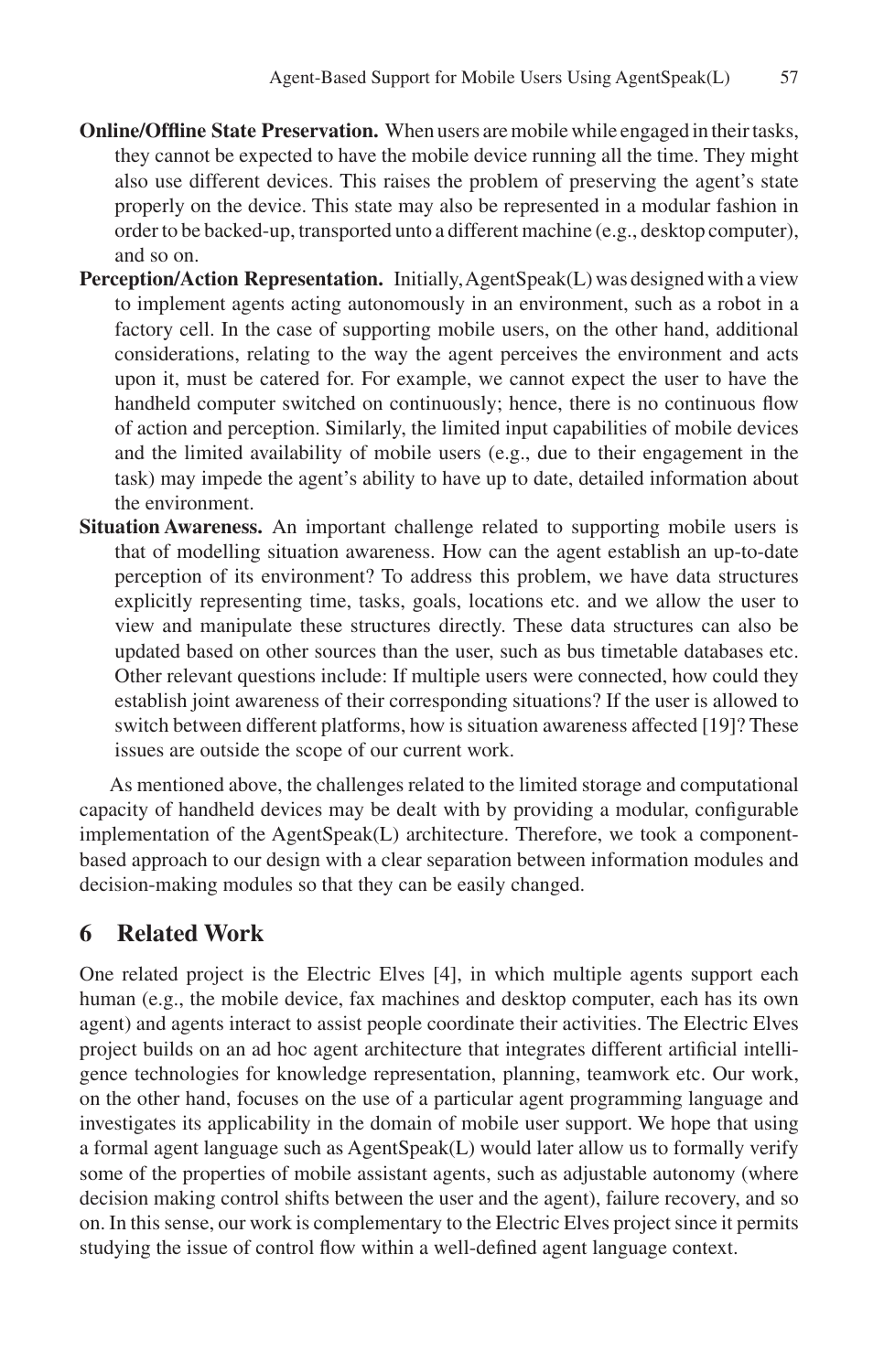Another related body of work is the NurseBot project [15]. This project is concerned with the construction of a robot capable of providing personal assistance to the elderly. The robot is capable of performing tasks such as reminding the human of things to be done, helping the human move from one room to another, manipulating objects (e.g., fridge, laundry), and so on. While the application domain of the NursesBot project is different from AbIMA, they share many challenges. For example, both systems require capabilities of planning and reasoning about context. On the technical level, AbIMA differs from NurseBot in that, whereas we are proposing to use the BDI architecture as a foundation, NurseBot uses techniques from AI planning and Bayesian reasoning.

Finally, recall thatAbIMA needs to plan ahead while making sure plans do not change the context in such a way as to make future plans inapplicable. Some work on detecting and resolving conflicts between plans in BDI agents is presented by Thangarajah et. al. [20]. To achieve the same end, theAgentSpeak(XL) programming language [2] integrates AgentSpeak(L) with the TAEMS scheduler [6]. Moreover, related theoretical work on selecting new plans in the context of existing plans is presented in [9]. We are currently investigating whether such work could be effectively implemented in our domain, given the limitations of mobile devices.

## **7 Conclusion**

In this paper, we presented AbIMA, an agent-based intelligent mobile assistant, running on a hand-held device, for supporting users prior to and during the execution of their tasks. We presented a scenario involving a student executing a number of tasks on campus. We used this scenario to extract the essential features required in an automated agent assisting the user during task execution. We then argued that the belief, desire, intention model of agency seems to cater for these features. AbIMA's implementation is based on the wellknown agent architecture and programming language AgentSpeak(L), which provides explicit representations of agents' beliefs, desires and intentions, as well as an abstract interpreter for reasoning about these mental attitudes to guide the performance of actions. We described how the features required in AbIMA can be specified in AgentSpeak(L). Finally, we outlined some technical challenges we faced, hence motivating future work in the area.

While AgentSpeak(L) seems to provide the necessary features required for our application requirements, a number of domain specific issues arise. The agent's perception and action are done through a user engaged in a task. A required action could be performed directly by the device (e.g., activating the wake-up alarm) or indirectly by instructing the user to perform some activity (e.g., to take a particular service bus). The two types of actions must be clearly differentiated and a comprehensive study of the control flow between the user and agent are needed.

Another future direction would be connecting the device into a network of mobile assistants. This raises at least two families of issues. Firstly, there are issues related to teamwork, coordination and negotiation in multi-agent systems. Mobile assistants belonging to different users may interact, for example, to coordinate a meeting or negotiate a restaurant for a group dinner that satisfies the users' dietary requirements. Secondly, there are technical issues related to, for example, representation and retrieval of planning information and other information from different sources.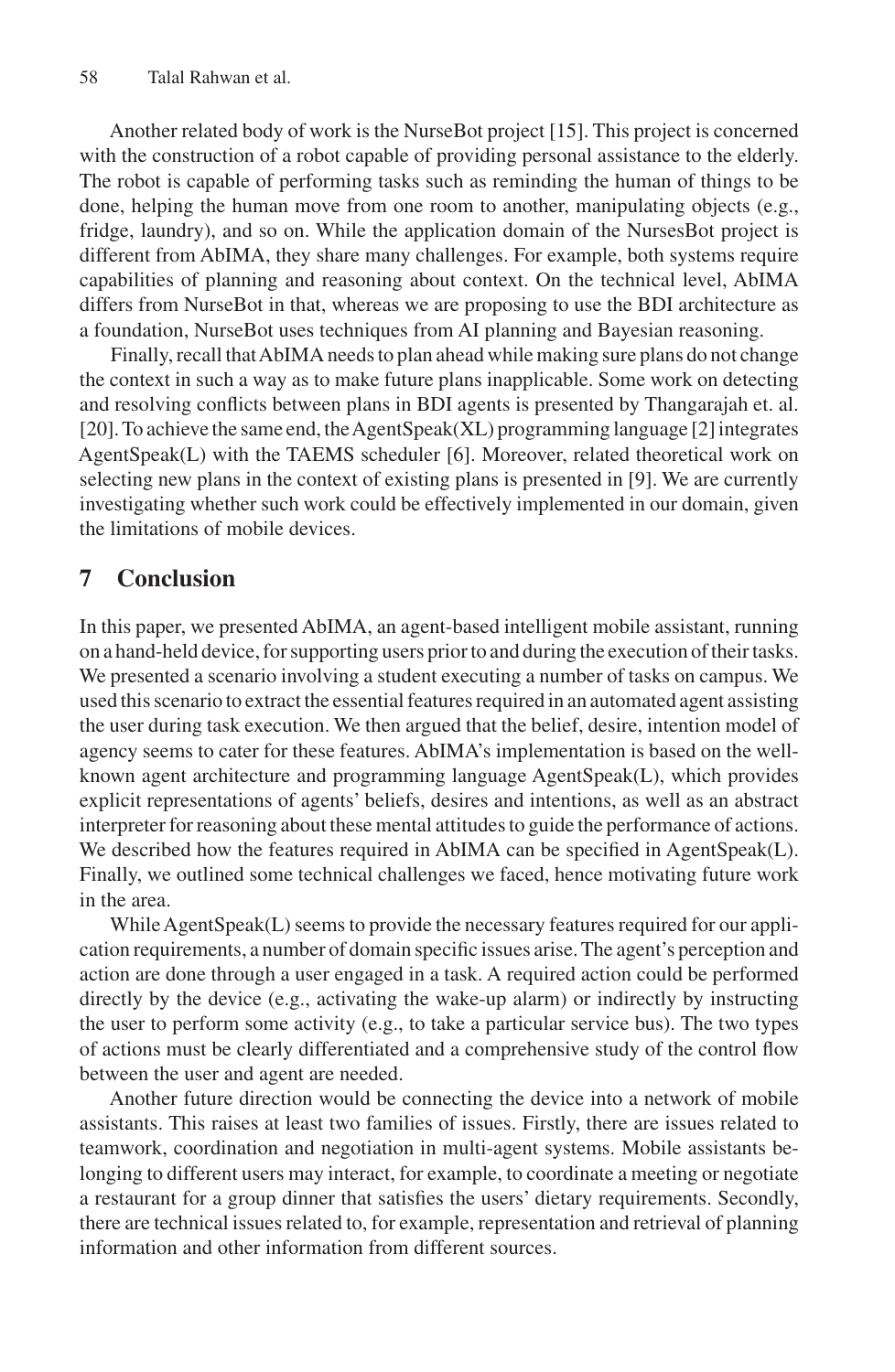#### **Acknowledgements**

The authors are very grateful to Rafael Bordini and the anonymous reviewers for their very valuable comments that helped improve this version of the paper. During this work, Iyad Rahwan was supported by a Melbourne University Research Scholarship and a CMIS–CSIRO Ph.D. Top-Up Scholarship.

## **References**

- 1. F. Bergenti, A. Poggi, B. Burg, and G. Claire. Deploying FIPA-Compliant Systems on Handheld Devices. *IEEE Internet Computing*, 5(4):20–25, 2001.
- 2. R. H. Bordini, A. L. C. Bazzan, R. O. Jannone, D. M. Basso, R. M. Vicari, and V. R. Lesser. AgentSpeak(XL): Efficient intention selection in BDI agents via decision-theoretic task scheduling. In C. Castelfranchi and W. L. Johnson, editors, *Proceedings of the 1st International Joint Conference on Autonomous Agents and Multi-Agent Systems (AAMAS-2002)*, pages 1294–1302, New York, USA, 2002. ACM Press.
- 3. M. E. Bratman. *Intentions, Plans, and Practical Reason*. Harvard University Press, Cambridge MA, USA, 1987.
- 4. H. Chalupsky, Y. Gil, C. A. Knoblock, K. Lerman, J. Oh, D. V. Pynadath, T. A. Russ, and M. Tambe. Electric elves: Applying agent technology to support human organizations. In H. Hirsh and S. Chien, editors, *Proceedings of the 13th International Conference of Innovative Application of Artificial Intelligence (IAAI-2001)*. AAAI Press, 2001.
- 5. P. Cohen and H. Levesque. Intention is choice with commitment. *Artificial Intelligence*, 42:213–261, 1990.
- 6. K. S. Decker and V. R. Lesser. Quantitative modeling of complex environments. *International Journal of Intelligent Systems in Accounting, Finance and Management*, 2(4):215–234, 1993.
- 7. M. d'Inverno and M. Luck. Engineering AgentSpeak(L): A Formal Computational Model. *Journal of Logic and Computation*, 8(3):233–260, 1998.
- 8. C. Heinze and S. Goss. Human performance modelling in a BDI system. In *Proceedings of the Australian Computer Human Interaction Conference*, 2000.
- 9. J. F. Horty and M. E. Pollack. Evaluating new options in the context of existing plans. *Artificial Intelligence*, 127(2):199–220, 2001.
- 10. Java 2 Micro Edition. http://java.sun.com/j2me/
- 11. N. R. Jennings and M. J. Wooldridge. Applications of intelligent agents. In N. R. Jennings and M. J. Wooldridge, editors, *Agent Technology: Foundations, Applications, and Markets*, pages 3–28. Springer-Verlag, Heidelberg, Germany, 1998.
- 12. Z. Maamar, W. Mansoor, and Q. H. Mahmoud. Software agents to support mobile services. In C. Castelfranchi and W. L. Johnson, editors, *Proceedings of the 1st International Joint Conference on Autonomous Agents and Multi-Agent Systems (AAMAS-2002)*, pages 666– 667, New York, USA, 2002. ACM Press.
- 13. R. Machado and R. H. Bordini. Running AgentSpeak(L) agents on SIM AGENT. In J.-J. Meyer and M. Tambe, editors, *Pre-proceedings of the 8th International Workshop on Agent Theories, Architectures and Languages*, volume 2333 of *Lecture Notes in Computer Science*, Berlin, Germany, 2002. Springer Verlag.
- 14. H. Nwana, D. Ndumu, D. Lee, and J. Collis. ZEUS: A toolkit for building distribtued multiagent systems. *Applied Artificial Intelligence*, 13(1):129–186, 1999.
- 15. M. E. Pollack. Planning technology for intelligent cognitive orthotics. In *Proceedings of the 6th International Conference on AI Planning and Scheduling*, 2002.